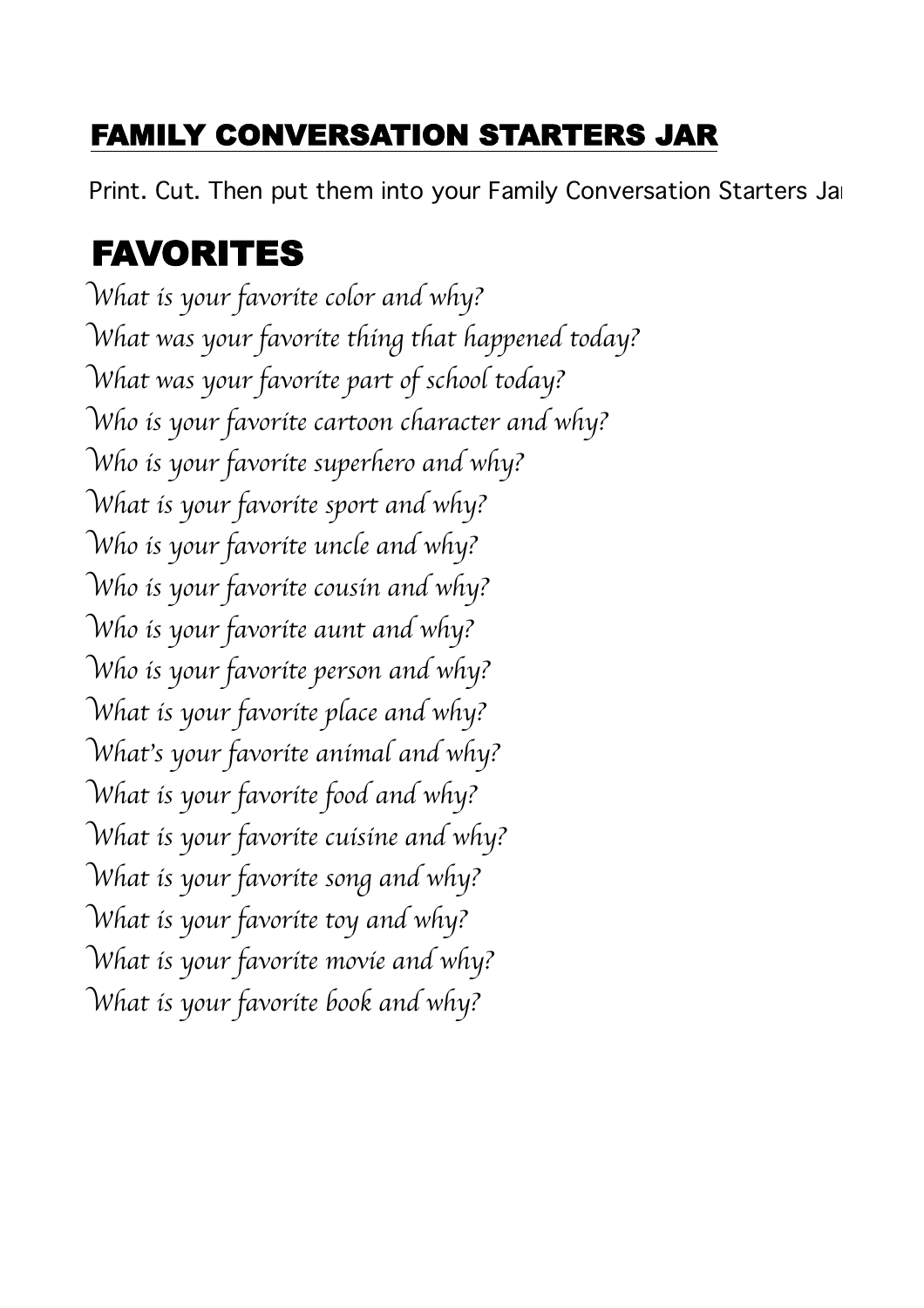# FAMILY ACTIVITIES

N*ame 3 super fun activities you*'*d like to do with the family.* W*hat fun activities can we do in spring?* W*hat fun activities can we do in summer?* W*hat fun activities can we do in autumn?* W*hat fun activities can we do in winter?* W*hat was your favorite thing that you did last weekend?* W*hat type of family holiday would you like to go to?* W*hat was your favorite holiday and why?* W*hat is the most special family moment we*'*ve had?* W*hat is your favorite family activity?* W*hat do you like doing on Friday afternoons?* W*hat do you like doing on Saturdays and Sundays?* H*ow would you like to celebrate your next birthday?*

## VIRTUES

W*hat was a kind deed that you did today?* H*ow would you help people in less fortunate countries who have no food?* W*hat is something you can do for a friend who is feeling sad?* W*hat can you do to make our home a bright and cheerful home?* T*ell us about a time when you very patient.* T*ell us about a time when you had to forgive someone.* S*ay something good about the person to your right.* S*ay something good about the person to your left.* T*ell us about a time when you very helpful.* T*ell us about a time when someone was kind to you.*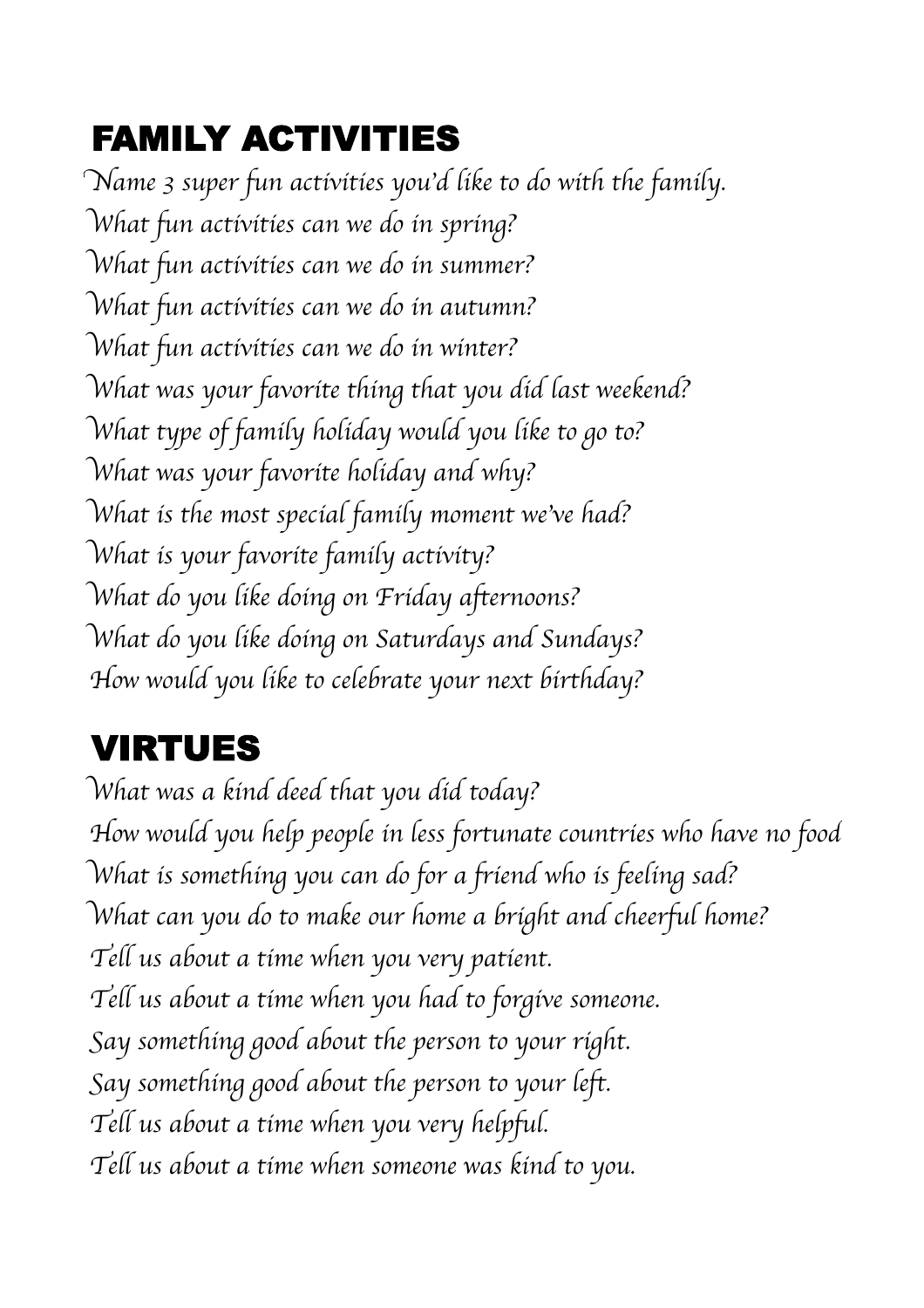### BLESSINGS AND GRATITUDE

W*hat are you most thankful for?* W*hat was your most memorable birthday?* T*ell us about something good that happened today.* W*hat do you like about your school?* Let's name something we are grateful for from A to Z (ie. A-Animals, B N*ame 7 people you love the most in the whole world.* W*hat is the best gift you*'*ve ever received?*  W*hat are you looking forward to for tomorrow?* W*hen you are sick, what makes you feel better?* T*ell us about a fun time with your cousins or friends.* W*hat do you like about our house?* W*hat do you like about our neighbourhood or suburb?*

#### HOW I FEEL

T*ell us about something bad that happened today.* T*ell us about something you did today that you are sorry for.* T*alk about something that made you happy.* T*ell us about a time when you were very excited.* T*alk about something that made you sad.* T*alk about something that made you really angry.* T*ell us about a time when you were very nervous.* W*hat do you do when you are scared?* T*alk about something that made you smile.*